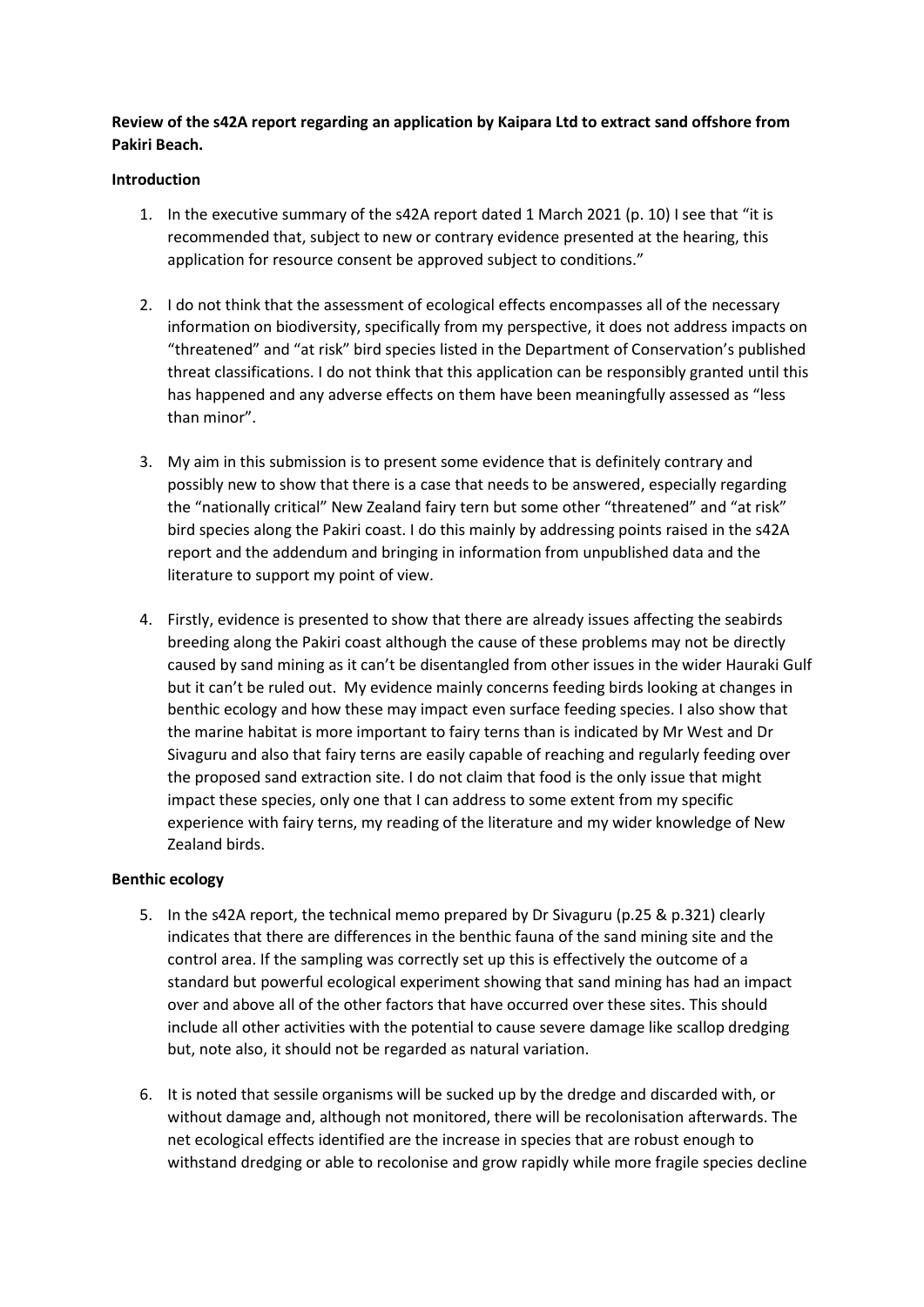in importance (p.331). Changes to the grain size of remaining sediments could also lead to change in the benthic fauna (p.332).

- 7. I regard this as transformational change to the local benthic communities. Dr Sivaguru considers "*the loss is likely to be localised and will not have more than minor adverse effect on the wider Hauraki Gulf ecosystem*" (p.331) and also regards these communities as common along the north eastern coast of the North Island (p.25). I understand this to be the main basis for regarding the effects of sand mining on benthic ecology as minor.
- 8. The time to recovery for benthic communities is estimated at six months to several years (p.25) but even the shortest period is a long time in terms of the seasonal cycle of a bird and several years can be most of a lifetime. More importantly, specifically looking at horse mussel beds, this time period required for recovery seems to be much longer than several years and may not occur at all.
- 9. The Bioresearches report states that, prior to dredging in 2003, "horse mussels and fine sand fingers" were the predominant seabed type covering 42% of the seafloor (p.3). After this "aggregations of horse mussels were not observed by video or still photography, or dredge tows in the 2006, 2011 and 2017 studies, but were observed in shallow water in the 2003 survey. However, a number of juvenile horse mussels were recorded in the grab samples from Area 1 in 2017" (p.28). In conclusion they state "The horse mussel was present in beds in 2003 prior to sand extraction but has since declined to a few patchy juvenile individuals is potentially one example of a sand extraction disturbance effect" (p.29.). "A few juvenile horse mussels" does not constitute a recovery of the former horse mussel beds and may not even be the start of one.
- 10. This is fourteen years so far so recovery takes more than "several years" and it may approach, or exceed the proposed time taken to dredge the entire area (estimated 22 years) so recovery may not, in fact, be possible.
- 11. Horse mussel beds provide many ecosystem services. Most importantly for seabirds they provide a good habitat for small fish, have a valuable nursery role for several species and provide a preferred habitat for the adult fish of some species (Morrison et al 2014) so there are potential flow-on effects for birds.

## **Potential impacts on birds**

12. Birds that may depend on food taken off the Pakiri coast are not necessarily common along the north eastern coast of the North Island and, particularly when breeding, birds have a limited ability away from the nest to move to avoid unfavourable conditions. A number of "threatened" and "at risk" bird species listed in the national threat classification lists are present in and adjacent to the proposed mining site and some were listed by both Mr West and myself in our primary written evidence. Some of them are nesting along Pakiri Beach and breeding colonies of some others are found on Mangawhai sand spit so the waters off Pakiri Beach are very important to them.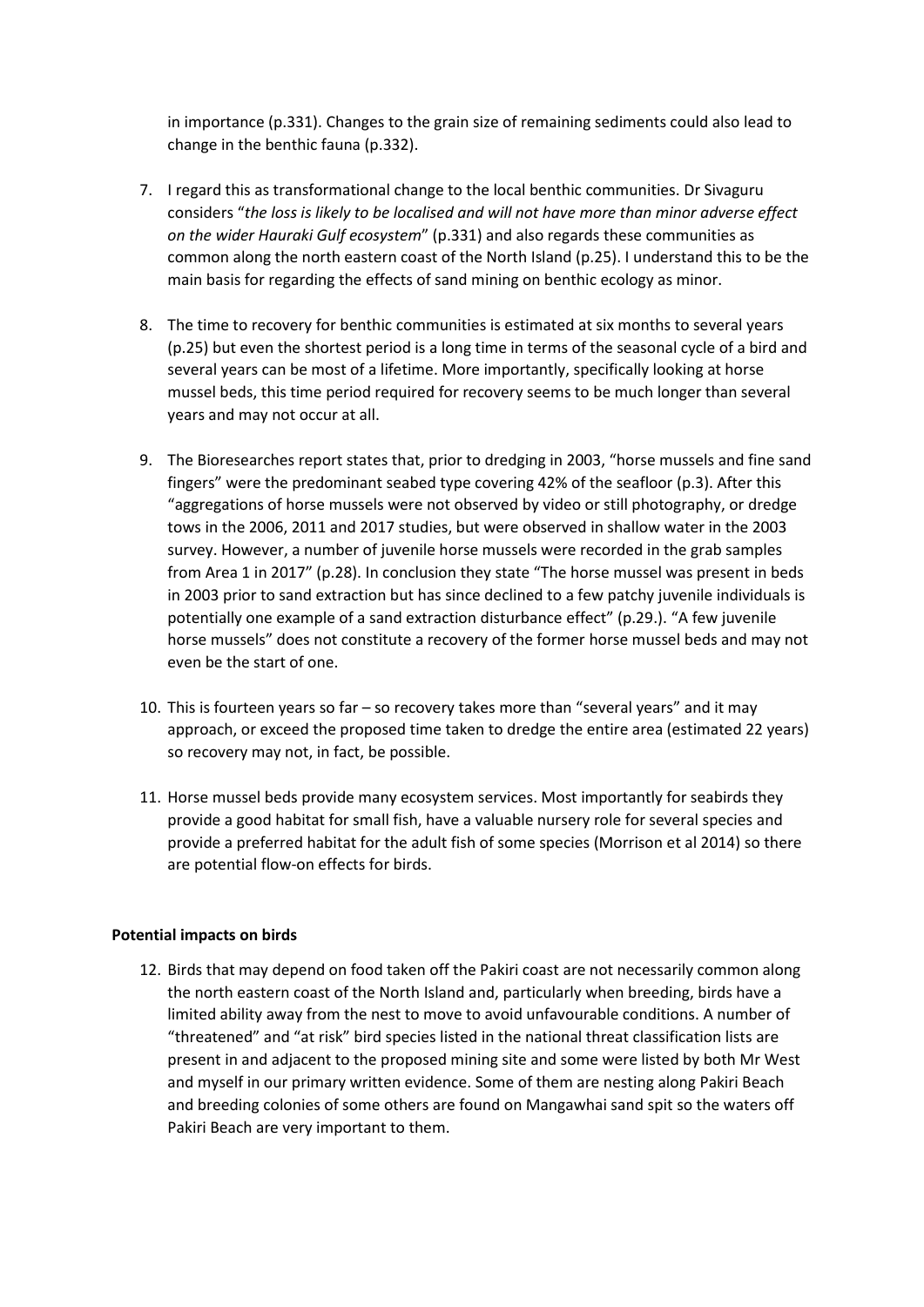- 13. In spite of this no useful fieldwork on birds was carried out by the applicants. The technical memo sums up the evidence nicely in two sentences (p. 334): "*The applicant's assessment states that no direct adverse effects to marine mammals or birds have been reported by the barge operators*." and "*It has been observed that red billed gulls frequent the area of the plume close to the barge for foraging for biota fragments*." These are just anecdotal observations, not an assessment of effects.
- 14. Neither fish nor birds have been assessed at all by field work or a meaningful consideration of the literature in spite of a recognised habitat of New Zealand's rarest bird species, the New Zealand fairy tern, and several other "threatened" and "at risk" species being immediately adjacent to, or overlapping, the area in contention. It must be recognised that the literature on many bird species is incomplete, off hand, for fairy terns I am only aware of 13 published papers with them as a main subject with most of them being short and reporting highly specific subjects. Many of the other species are little better represented so fieldwork always has the potential to add important information.
- 15. An addendum to the s42A report, dated  $9<sup>th</sup>$  April 2021, has been prepared and it includes an assessment of my written evidence, mainly regarding the New Zealand fairy tern Dr Sivaguru states that "*we have no evidence to show that existing sand extraction along the Mangawhai-Pakiri coastline has had negative effects on local seabird populations*" (p.6) but it should also be recognised that there is equally no evidence to show that sand mining is harmless or beneficial either. No assessment was carried out and no relevant literature exists so there is no way to directly address the effects of sand mining, rather than anything else, on any bird species here. It can, however, be shown from available data that, fairy terns breeding at Pakiri and Te Arai suffer from an unusually high adult death rate while rearing chicks and the size of the Caspian Tern colony has approximately halved since the 1980s. Similar information does not exist for other species. Sand mining may, or may not have contributed to these issues.
- 16. The proposed addition of fairy terns to the Environmental Monitoring Management Plan could address some of the obvious information gaps but I do not think it fully recognises the gravity of the situation. The population size and potential productivity of New Zealand fairy terns are now so low and there have already been enough other detrimental changes, such as the mangrove removal at Mangawhai, that they really are on the edge of extinction. It is quite possible that monitoring alone might only tell us why these birds became extinct. At least some work prior to the commencement of mining is required to give some idea of how important the area is to them.
- 17. There is also some misunderstanding about foraging range and habitat which partly comes from reliance on the sparse published literature that only offers limited local perspectives rather than a balanced picture of fairy tern feeding.

## **Further evidence**

- 18. In the second part of my evidence I want to expand upon some of the issues raised above:
	- Known issues facing seabirds along the Pakiri coast
	- Fairy tern foraging range and feeding habitat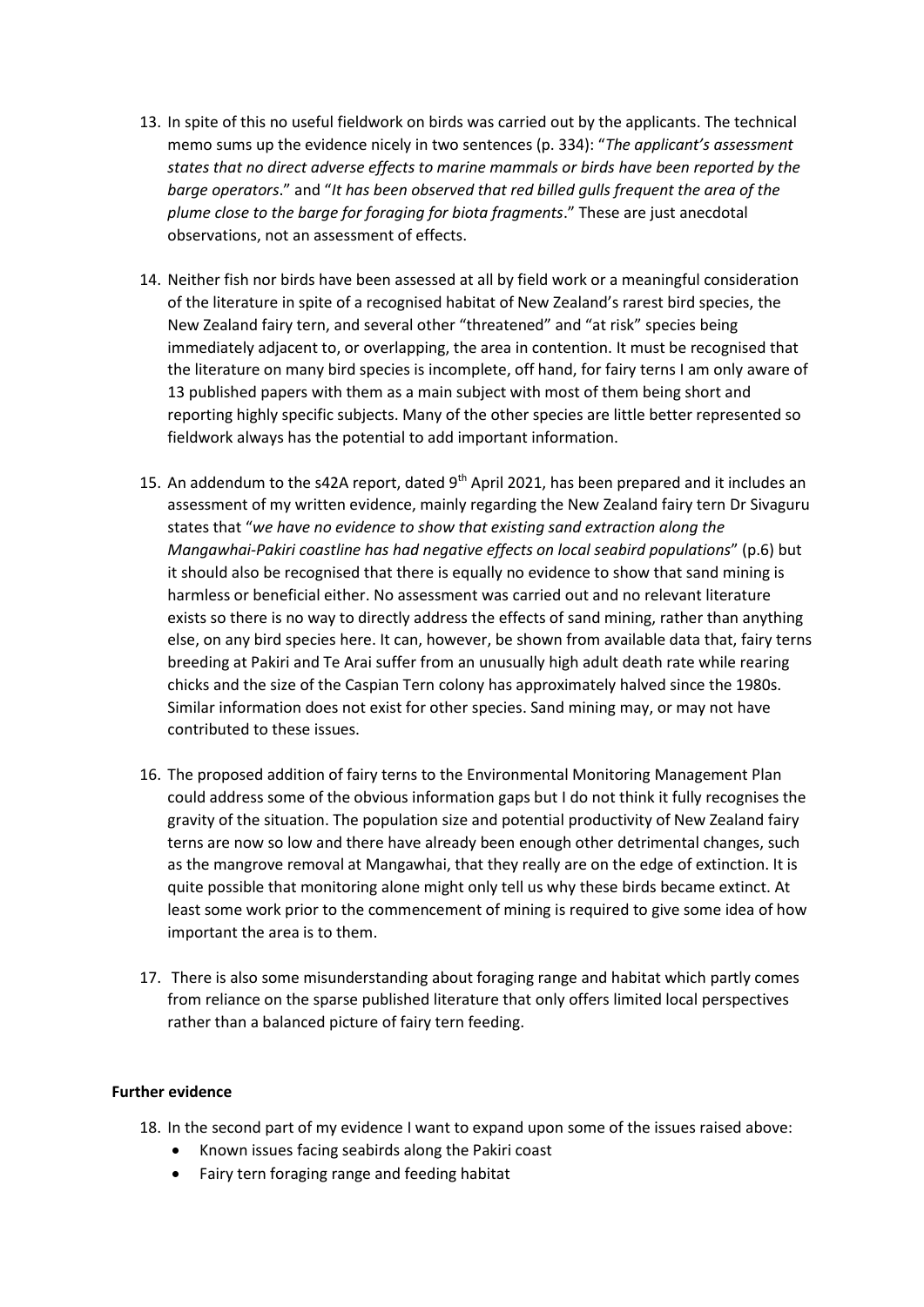- Food web interactions involving seabirds
- Lights at night

## **Known issues for seabirds along the Pakiri coast**

## **Deaths of breeding adult fairy terns.**

- 19. In my written evidence (28-30) I noted the deaths of five adult breeding adult New Zealand fairy terns at Pakiri and Te Arai whilst feeding chicks. I further noted the loss of body condition during breeding and the lack of evidence that they were related to predation, storm impacts or health issues and take place during peak food demand. This suggested to me that food stress as a likely cause of this mortality and my concern was that the sand mining could, in some way, have contributed to this although this cannot be known from available information.
- 20. Since then, I have looked in more detail at fairy tern mortality using the DOC database and the ranger's field reports. From 1997 to 2020 I have counted the number of breeding pairs in each site for each breeding season and added them up to give a total number of "pair years". I have also looked for evidence of deaths during the breeding season and looked at the causes of death that were identified or suspected (table 1). This shows that mortality of a breeding adult bird during a nesting attempt is roughly three times more likely along the Pakiri coast than in any of the other breeding sites. In some cases, when there was no obvious cause of death, poor body condition was specifically noted. In addition, not all storms kill fairy terns so food stress may contribute to both but illness (coelomitis in this case) and predation are presumably unrelated to food. If these deaths are excluded, the difference is five-fold.
- 21. Most fairy terns appear to die during the non-breeding season, this is certainly true of breeding birds that usually just fail to reappear at their traditional sites. Pakiri and Te Arai are different to all of the other breeding sites in this.

|                    | Number  | Total adult | Predation | Storm | No             | Illness | Percentage of    |
|--------------------|---------|-------------|-----------|-------|----------------|---------|------------------|
|                    | of pair | deaths      |           |       | obvious        |         | adult deaths per |
|                    | years   | during      |           |       | cause          |         | pair year        |
|                    |         | nesting     |           |       |                |         |                  |
| Pakiri and Te Arai | 19      | 5           |           |       | 5              |         | 26%              |
| Mangawhai          | 99      |             | 3         | 2     | 2              |         | 7%               |
| Waipu              | 49      | 6           | 3         |       | $\overline{2}$ |         | 12%              |
| Papakanui          | 45      | 3           |           |       | 1              |         | 7%               |
| The other three    | 193     | 16          | 6         | 4     | 5              | 1       | 8% (5% excluding |
| sites              |         |             |           |       |                |         | predation and    |
|                    |         |             |           |       |                |         | illness)         |

Table 1. The deaths of breeding adult fairy terns during nesting attempts from 1997 to 2020.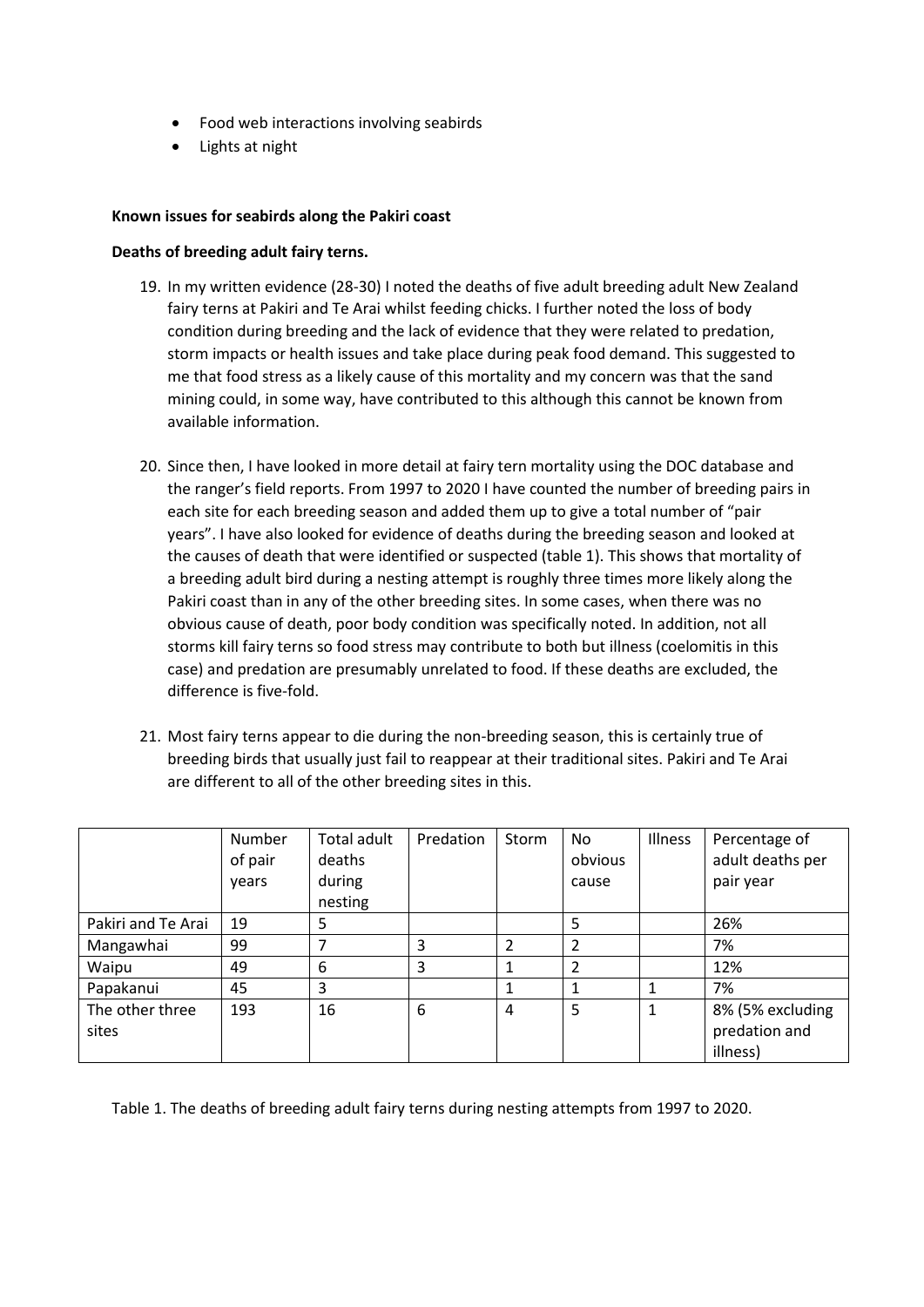- 22. Population growth is a balance of mortality and the recruitment of breeding birds. Pakiri has been regarded as a particularly productive site, especially prior to 2013. The observed level of mortality could balance this out so I also looked at the recruitment of breeding birds from chicks reared at Pakiri.
- 23. Fairy terns resumed breeding at Pakiri in 2003 but eggs from the first nest was taken to be fostered elsewhere so they haven't been included in this analysis. There was no breeding in two years so there has effectively been one breeding pair present for 15 breeding seasons. In addition, a pair has bred at Te Arai over four seasons. From nesting attempts at both sites there have been 17 chicks banded at Pakiri and two at Te Arai, and seven of these chicks have recruited into the breeding population. Three chicks, hatched in the 2019-20 and 2020- 21 seasons have not bred yet but are still alive and may survive to breed butt he mortality of young birds seems to be relatively high.
- 24. Over 17 years there has been a surplus of only two recruits over deaths during the breeding season but this does not count three deaths that have occurred away from the breeding site where most other fairy terns die. Even though two more young birds may yet breed if they survive that long, from these figures I do not think that fairy terns are doing especially well along the Pakiri coast. They may not even be holding their own without immigration from other sites.
- 25. This current level of site-specific adult mortality along this coast cannot be ignored. On the one hand it would not be acceptable to have it increase and on the other, if it could be alleviated, it would improve population growth for the whole species, perhaps considerably.

## **Caspian Tern decline at Mangawhai**

- 26. The sand spit at Mangawhai, just to the north of the sand mining area has a diverse and abundant fauna of breeding birds including inshore seabirds. Like fairy terns all of them have a restricted range while breeding due to the requirement to return to their nests at regular intervals. I do not know the effective feeding range for any of these species but presume that their main feeding habitat is off the local coast.
- 27. Caspian terns at Mangawhai seem to be declining slowly from about 120 pairs recorded in the 1980s to about 60 pairs in 2016-17 (Harris et al 2019). The overall species population is more or less stable nationally and a colony of about 60 pairs has recently formed in Whangarei Harbour (Jim Eagles pers. comm.) and may represent the displaced birds.
- 28. Caspian tern colonies can move and the usually suggested causes of displacement include predation, human disturbance, habitat change and storms (Barlow 1995). At Mangawhai the Caspian tern colony is protected quite well from human disturbance and predators and the encroachment of vegetation is not yet an issue although there is some loss to storms. By elimination of these more usual issues I would suspect that the recent displacement of these birds from Mangawhai is more likely due to food issues. The apparent displacement suggests that there has not been a population impact on Caspian terns but it may be an indicator of change in the local coastal ecology over the last few decades. In spite of this decline the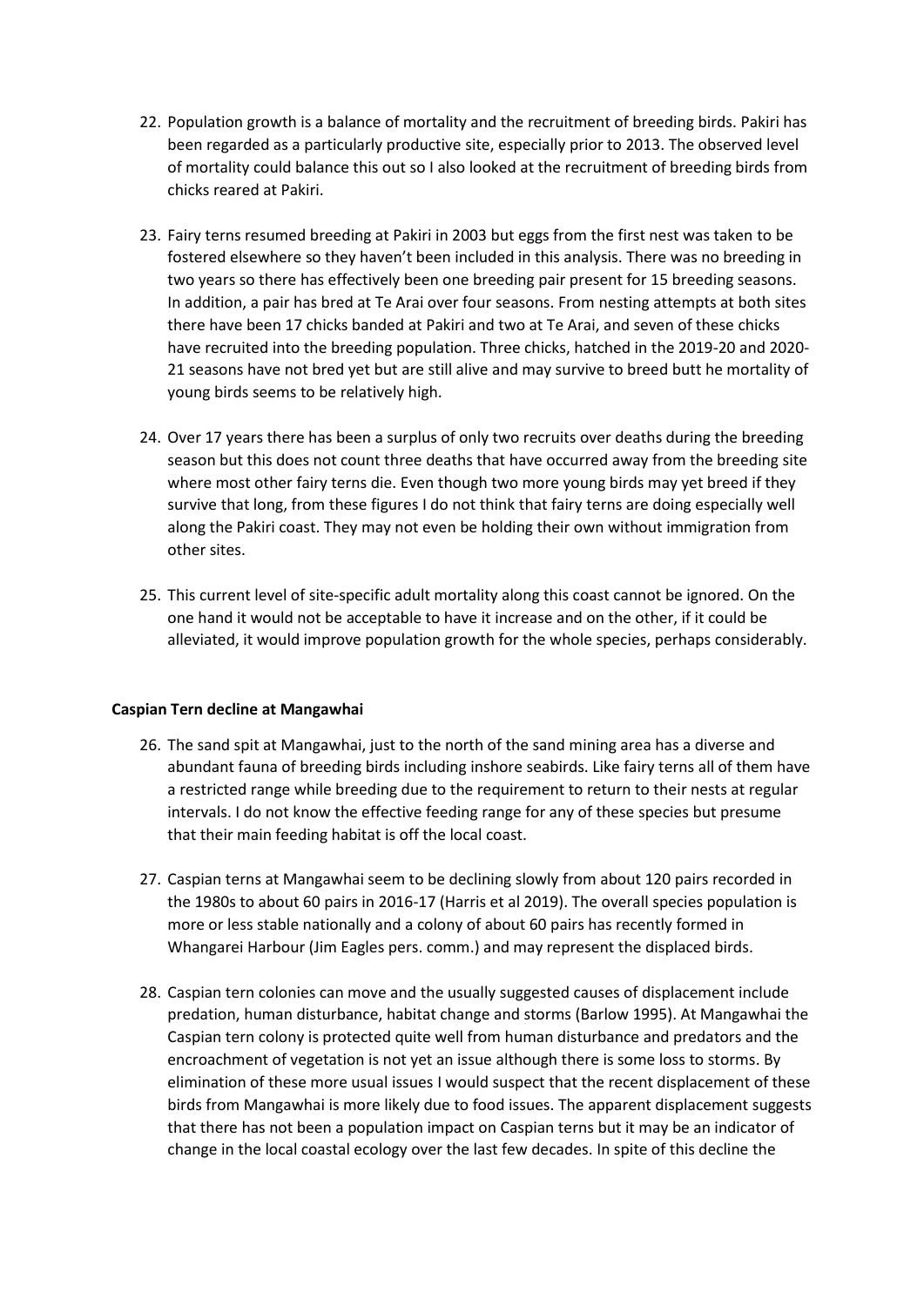colony at Mangawhai still remains a nationally significant colony with almost 5% of the breeding population.

## **Fairy tern foraging range**

- 29. For all breeding birds there are economic constraints (time and energy) that mean there will always be a maximum possible distance from their nest for regular feeding and successful reproduction. There are clearly advantages in feeding close to the nest but at some distance there is just not enough time to catch each fish and carry it back to the nest without the birds starving.
- 30. It is not known whether, or not, fairy terns do actually feed over the proposed mining site. In my written evidence I mention that fairy terns can be seen foraging for at least 2km out to sea, approximately the near edge of the mining site, and I had suspicions that they would go further. This is based on following birds from the nest at Pakiri with my binoculars until they disappeared from sight. On Mangawhai Harbour, from off Lincoln Street, I have detected fairy terns fishing in the channel toward Insley Street, a little over 2km away. It is also possible to work out distances that fairy terns can effectively travel and still breed successfully to know whether it is possible for them to reach the mining site, or not.
- 31. Most fairy terns just nest on the beach adjacent to their feeding territories to minimise the commute. Mangawhai Harbour is different from the other sites because suitable feeding habitat extends well past the bare sand suitable for nesting so some birds are forced to travel to their feeding territories before they can forage. The male feeding farthest away from his nest is R-PGM with a territory boundary closest to the nest in front of the Riverside Motor Camp about 3.5 km away (figure 1). When he and his mate reach the feeding territory they repeatedly patrol an area extending another 1 km, well above the causeway. This territory has been defended successfully and chicks have been raised by the pairs that feed there.
- 32. The male that began to use Te Arai Stream mouth to nest, YM-B, initially also maintained a feeding territory on Mangawhai Harbour from Moir Point to about half way to the tavern (figure 1). The distance between his nest and the feeding territory he defended was about 5.2 km and his territory also extended a further 1 km. Over the first two seasons he bred at Te Arai he successfully defended this territory until the pair had eggs but then he lost it to young single males and after that he was never seen there. It was obviously a viable food source, because they nested, but not a defendable food source when extra time was required for incubation. If, due to the large area, fairy terns do not defend feeding territories at sea a distance of about 6km from the nest seems a feasible lower limit to the distance they could reach and feed effectively.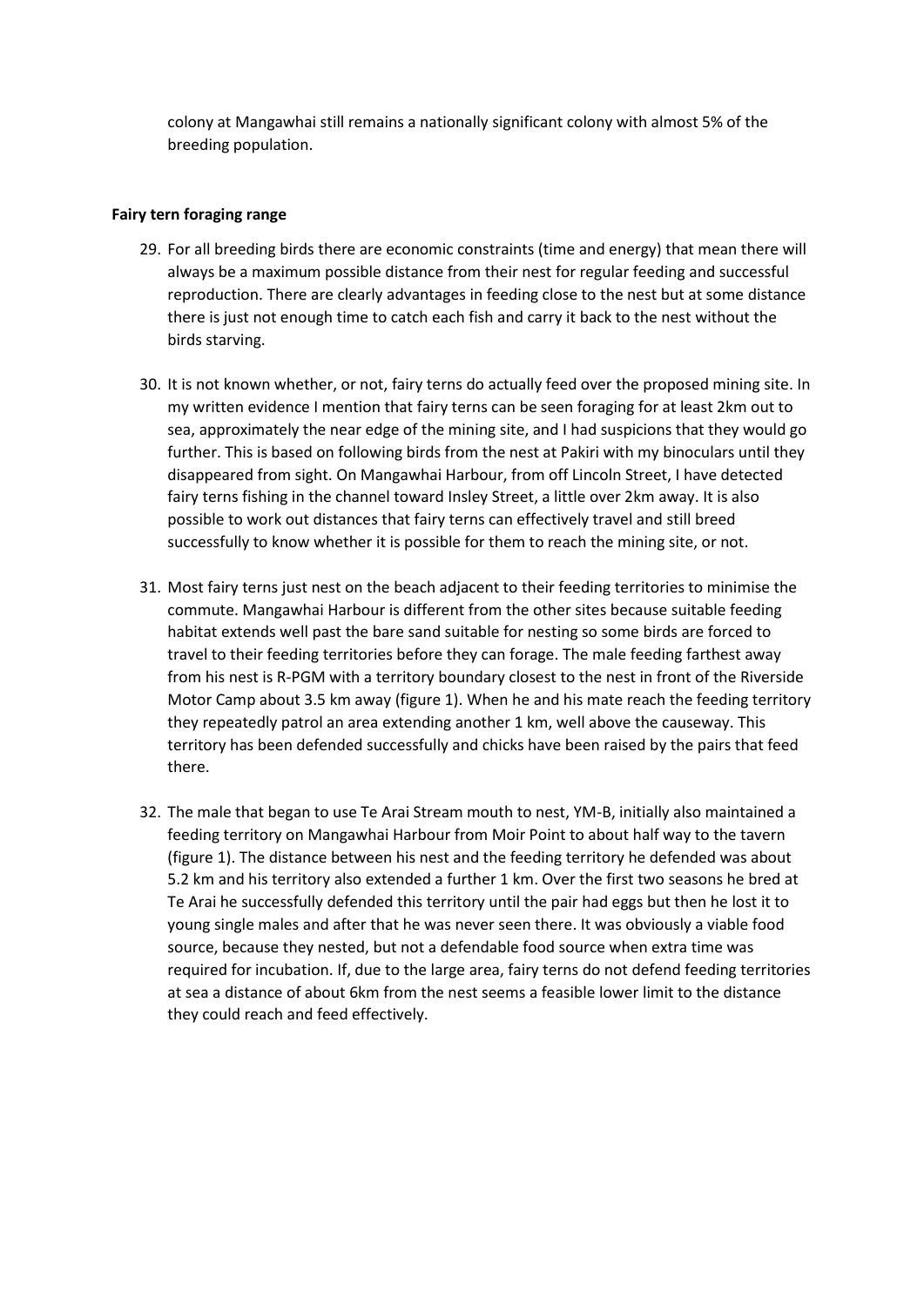

Figure 1. The nests, feeding territories (yellow shading) and the distances between them of the two fairy terns discussed that fed in Mangawhai Harbour and bred on Mangawhai sand spit and at Te Arai Stream mouth.

- 33. In the 2009-10 breeding season at Waipu there was an unusually high degree of predation from cats with many nests and some adult birds taken. A pair of birds, WB-M and M-PGR, shifted their nest site to Mangawhai, presumably for safety, but they still fed in their feeding territory at Waipu Cove. This was determined by observers recording departure and arrival times of these birds and verifying that they were travelling between these sites (Gwenda Pulham pers. comm.). At Mangawhai they laid one egg but it did not hatch. This might mean that this distance was too great for a viable breeding attempt although this pair in this season laid a record four clutches of eggs so their reserves may have been depleted before this attempt began. The distance between Mangawhai and Waipu Cove is at least 12km and I regard this as being too far to support a successful breeding attempt.
- 34. From these measurements I think the maximum foraging range of successful breeding New Zealand fairy terns would at least 4.5km but probably 6km, possibly more, and would be less than 12 km. This means two things. That breeding fairy terns could viably feed right across the proposed mining site and even beyond a it to a small extent but they could not go far beyond it to non-mined areas to compensate for reduced food supply. They may essentially be constrained to feed within the same area where sand is being extracted but the degree to which they actually overlap the proposed mining site remains to be determined.

## **Fairy tern feeding habitat.**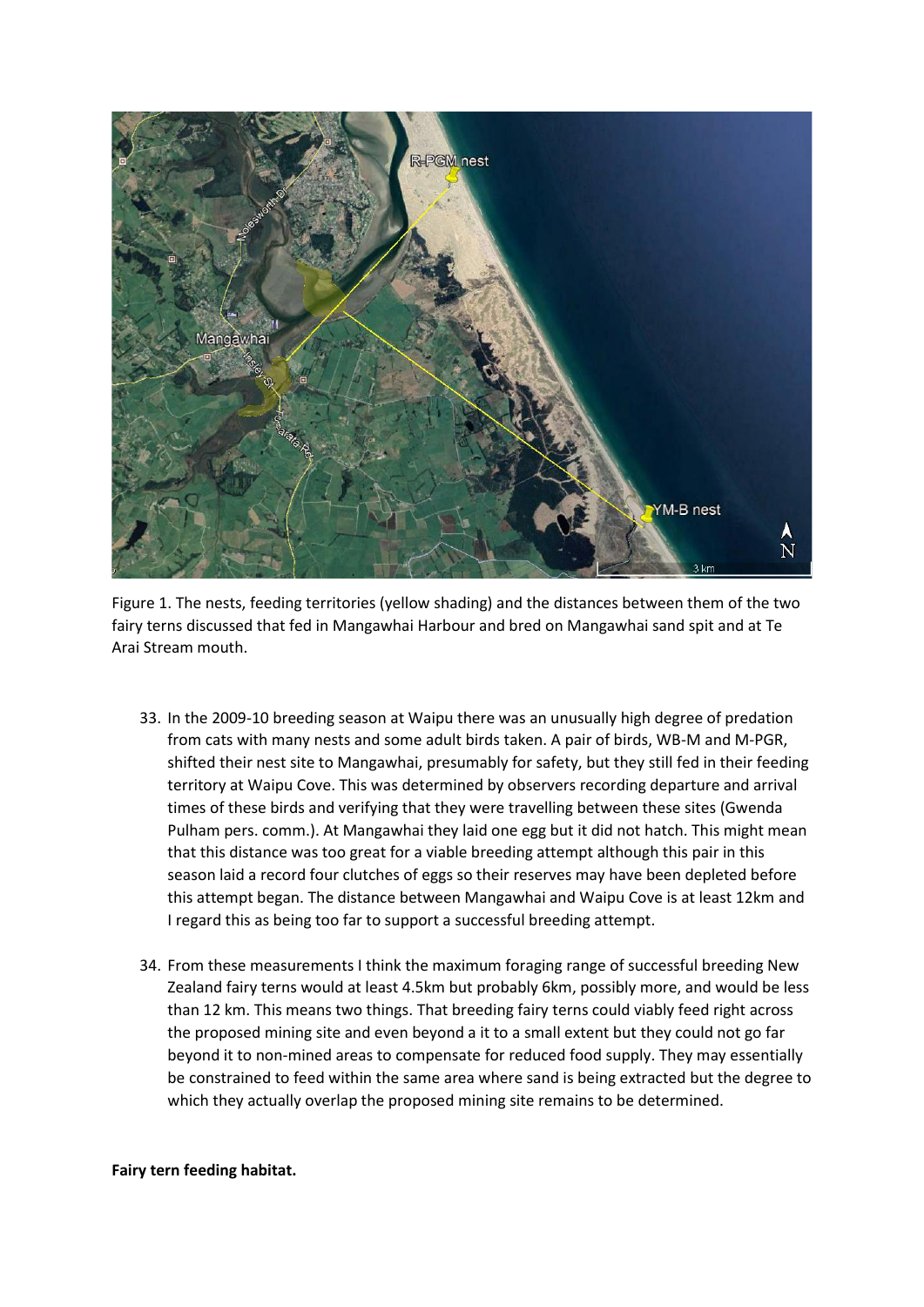- 35. The literature on the foraging of New Zealand fairy terns is sparse and refers to specific studies in specific habitats. There are no general reviews of feeding ecology and behaviour so none of them has been placed in context. Indeed, at present we do not have enough information to do this so it is not reasonable to make general conclusions about how and where fairy terns feed.
- 36. Both Mr West (primary evidence dated 12 Feb 2021, paragraph 4.54 & 6.14) and Dr Sivaguru (addendum report, section 1.1.5) state that fairy terns primarily or mainly feed in estuarine and nearshore habitats, including coastal lagoons and lakes. Mr West also notes that few dives have been observed in nearshore coastal waters in two studies (1% - Jeffries et al 2016 or less – Ismar et al 2014). It should be noted that the primary focus of these studies was to study the use of Te Arai Stream mouth and fishing intensity in Mangawhai Harbour, respectively and foraging at sea was not a focus of interest.
- 37. There are two good lines of evidence that suggest these two studies may be misleading when used to determine the amount of feeding out to sea. In my written evidence (36) the analysis of several seasons of observations showed an average of 29% of meals for chicks being delivered from the sea at Pakiri and the remainder from the estuary. Looking at stable isotope ratios in feathers Ismar et al (2014, p. 82-83) noted that "large variation in chick δ13 C values may indicate a variation in the contribution of oceanic prey to offspring provisioning in NZFT between different breeding sites and years."
- 38. Both of these results are quite different to what would be expected from extrapolating these two studies. Here it is worth repeating the point made in my written evidence (22) when I noted that the similar American least tern was regarded as an estuarine feeder until specific foraging studies showed that 75% of their feeding was offshore. I expect a similar observation bias here, although perhaps not so large there may be a substantial catch of food too far out to sea for shore based observers to see.
- 39. While the majority of the food for chicks may not come from the ocean, the amount that does is large enough to be important.

## **Food web interactions involving seabirds**

## **Prey of fairy terns and other surface feeding birds**

40. Maps of fish eggs and larvae compiled by Crossland (1981) show concentrations of pilchard larvae in October-November in 1974 and 1975 and anchovy larvae in December 1975 up to or near the coast along the north eastern boundary of his study site at Cape Rodney and looking as if they would continue further north along Pakiri Beach. Although more than 40 years old this study suggests that there may be nursery grounds for both of these species off Pakiri Beach. Both species feed on plankton and wind forced upwellings along the coast may provide good feeding for them. Little terns in England, another small tern species very similar to fairy terns, seem to tailor their breeding attempts to fit the availability of fish in a regular herring nursery site with productivity varying with the numbers of fish available (Perrow et al 2006). Fairy terns seem to have more feeding options with the availability of estuarine food but it is quite possible that a similar situation may exist with young pilchards and anchovies providing a key food resource during breeding.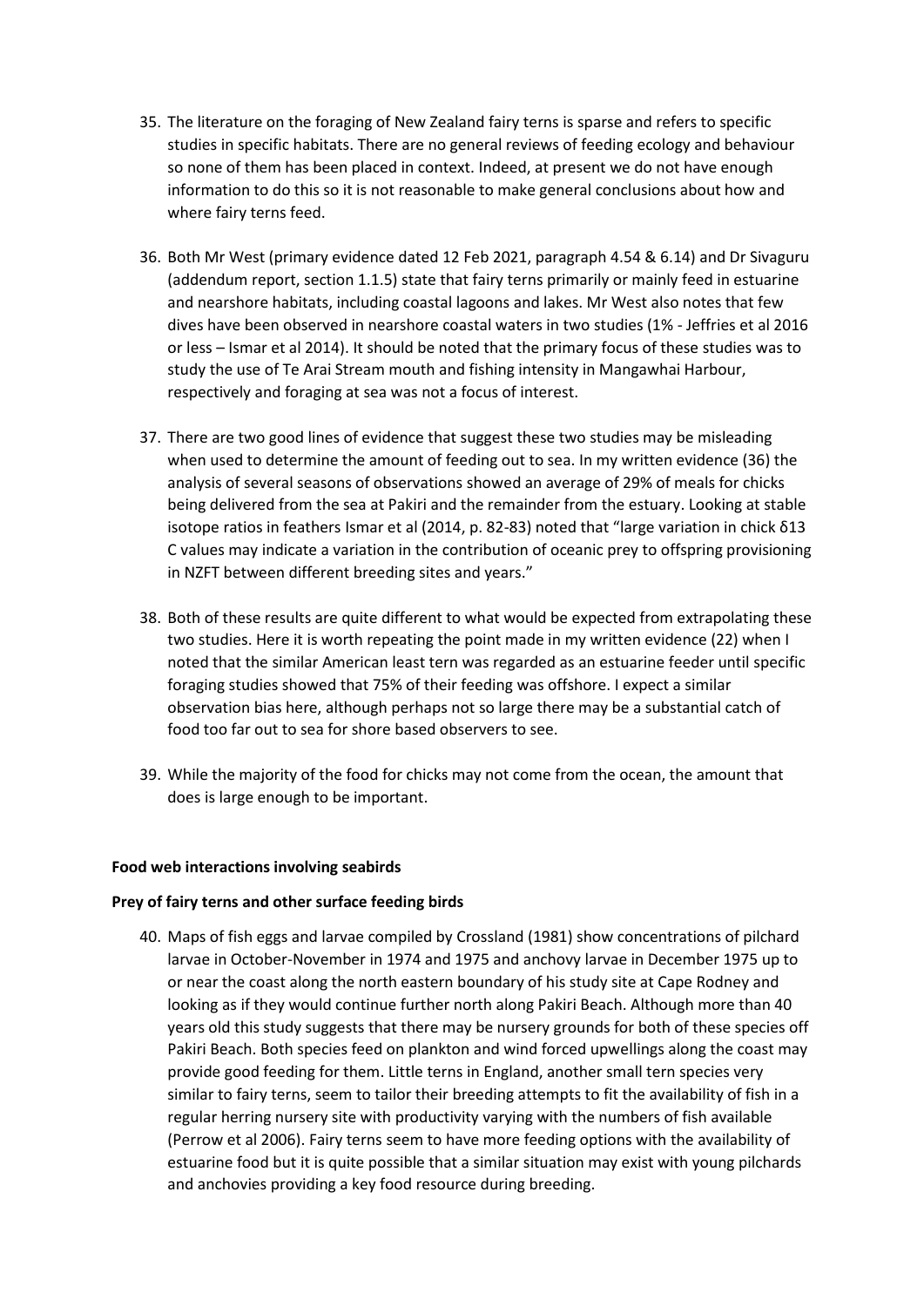- 41. Both pilchards and anchovies provide nutritious food for many species of seabird but both are pelagic and might not be expected to be impacted by disturbance on the sea floor. One potential link, however, is likely to be provided by predatory fish like kahawai, that feed throughout the water column down to the seafloor (Baker 1971), and provide an important food source for seabirds when they concentrate schools of small fish and force them to the surface. The relationship between kahawai and white-fronted terns, an "at risk" species breeding on Mangawhai sandspit and Goat Island and often feeding off Pakiri Beach, is so well known that many fishermen refer to them as "kahawai birds" and use them to locate schools of feeding fish. The unusually high abundance of fish eating birds seen so close to the beach at times (my written evidence (9)) is often indicative of feeding kahawai, even in the absence of "boil ups" (Chris Gaskin pers. comm.) and this when fairy terns are also often fishing there (pers. obs.).
- 42. The reason that New Zealand fairy terns are making their last stand along the coastline between Waipu and Pakiri may be due to a special combination of three factors together, good breeding sites, good estuarine food sources and a good supply of marine prey handy to the nest sites.

## **Penguins**

- 43. Of all of the seabirds feeding off Pakiri Beach little blue penguins have the greatest diving ability. Theoretically they could dive up to 70m but most dives are less than 50m deep and they have a greater breeding success if they have access to larger areas of water no deeper than this (Chiaradia et al 2007). Dives are usually shallow and prey often pelagic mostly small nearshore pelagic schooling fish, with some squid and krill. They have the capacity to reach the seafloor and fish there throughout the proposed mine site.
- 44. Food failure for little blue penguins is a periodic event occurring at roughly ten year intervals (DOC 2021). A study of a large wreck event in Northland in 1973-4 gives a body count for the beach between Mangawhai and Pakiri where 1276 penguins were picked up from January to May 1974. All of these birds were immature and most were females (Crockett and Kearns 1975). Even if some of these birds washed in from further afield this count suggests that very large numbers of penguins may utilise the area off Pakiri Beach. Mortality events often affect inexperienced young birds disproportionately but the sex ratio is more interesting. Recent work suggests that male penguins dive for longer and reach greater depths than females (Hoskins 2008) so they may have been able to utilise bottom fish better than females. During a mass mortality event of penguins in both New Zealand and Australia following a pilchard die off in 1995 breeding birds switched to a more diverse diet which included bottom feeding fish species (Chiaradia et al 2010, Cavallo et al 2020). The availability of bottom dwelling fish increases the resilience of little blue penguins when their main prey species die off.
- 45. Little blue penguins are flightless and usually feed within about 25 or 30km of their nests but, if necessary, travel more than 100km (Poupart et al 2017). There are some penguins breeding at Tawharanui and Leigh (Kerry Lukies pers. comm.), and perhaps also at Te Arai, which are within this range of Pakiri Beach. There are probably much bigger numbers of penguins on the predator free sanctuary islands, such as the Hen and Chickens and Little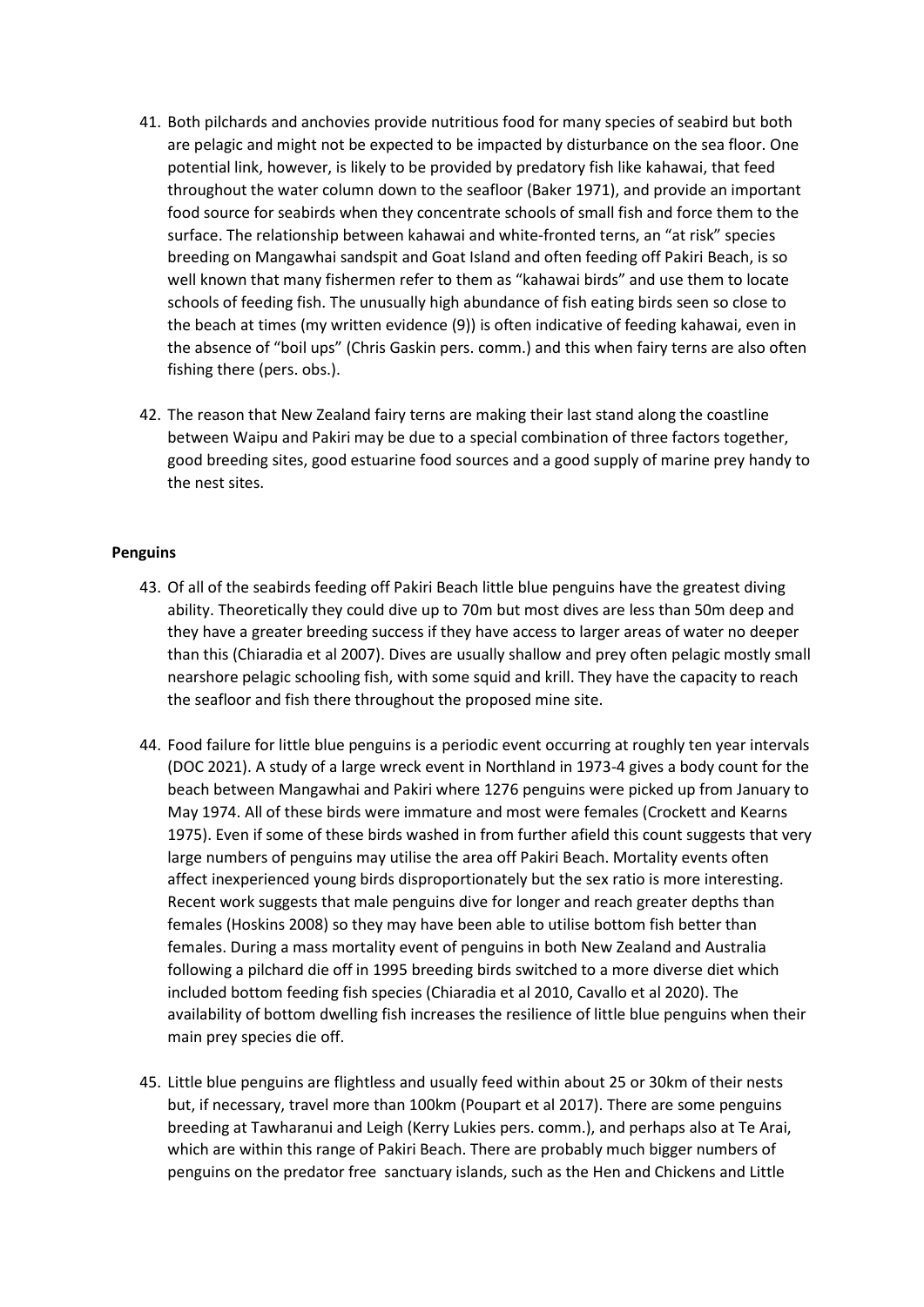Barrier that would also use this area. Preliminary results of tracking penguins from Lady Alice Island in the Hen and Chickens group (Kerry Lukies pers. comm) show that birds come inshore to feed mainly around Whangarei Heads and in Bream Bay coming to almost 1 km off the beach. Some birds move further south and two of them foraged intensively off Pakiri Beach as far as Cape Rodney coming as close inshore as 4.5km. This area would probably be more important for penguins breeding on Little Barrier and they could be reasonably expected to feed right across the proposed mine site, also approaching to 1 km off the beach.

## **Working at night**

46. Mr West, in his primary written evidence (4.5.6) suggests working at night might reduce the impacts of sand extraction of fairy terns and other birds. It is probably not necessary to do this to avoid impacts on fairy terns, assuming the area expected to be impacted is small and easily avoided, I do not expect disturbance to be a major issue. Shearwaters and other petrel species are active at night and may also be attracted to lights so could land on the operating vessel and be unable to escape. While it is stated that the use of lights will be minimised, in line with Department of Conservation guidelines (DOC undated), very little is required. I once had a Salvin's prion, a small petrel, come into a bush camp in the Catlins attracted by the light of a single candle (pers. obs.). The problem is especially acute for inexperienced juveniles leaving their nests and it should be noted that Little Barrier Island holds major important breeding colonies for some particularly rare species like the Black Petrel and New Zealand Storm Petrel that could be vulnerable. While neither of these species is as rare as the New Zealand fairy tern, working during daylight might actually be better.

## **Summary**

- 47. New Zealand fairy terns embody the term "critically threatened" more than any other New Zealand bird species in the category. They do not have a large or moderate population still in rapid decline, that happened over a hundred years ago. They are not restricted to sanctuary islands, all of their breeding habitats are impacted by people, most of them very heavily impacted. Management by the Department of Conservation and public are probably the only reason they are not extinct now but it is a losing battle at present. The productive base at Mangawhai has been eroded since mangrove removal at Mangawhai in 2015 and the actual breeding population has declined from 11 pairs in the 2014-15 season to 8 in 2020-21 but two of these pairs are not fertile. They are, in fact, well on the path to extinction so we are discussing the time window to come up with viable management solutions and any further detrimental change will reduce the time that window stays open.
- 48. While we may not know just where fairy terns feed offshore we do know, from the observations at the Pakiri nest, that they do, and also that they obtain a moderate proportion of their food there. They have the ability to feed right across the mining site but the proposed mine covers much of the water that is available for them to use and their only means of avoiding it is to stay inshore where the published studies quoted by Mr West and Dr Sivaguru suggest that little feeding actually takes place. The possibility of existing but unrecognised, or further harm to fairy terns from sand extraction suggests to me that this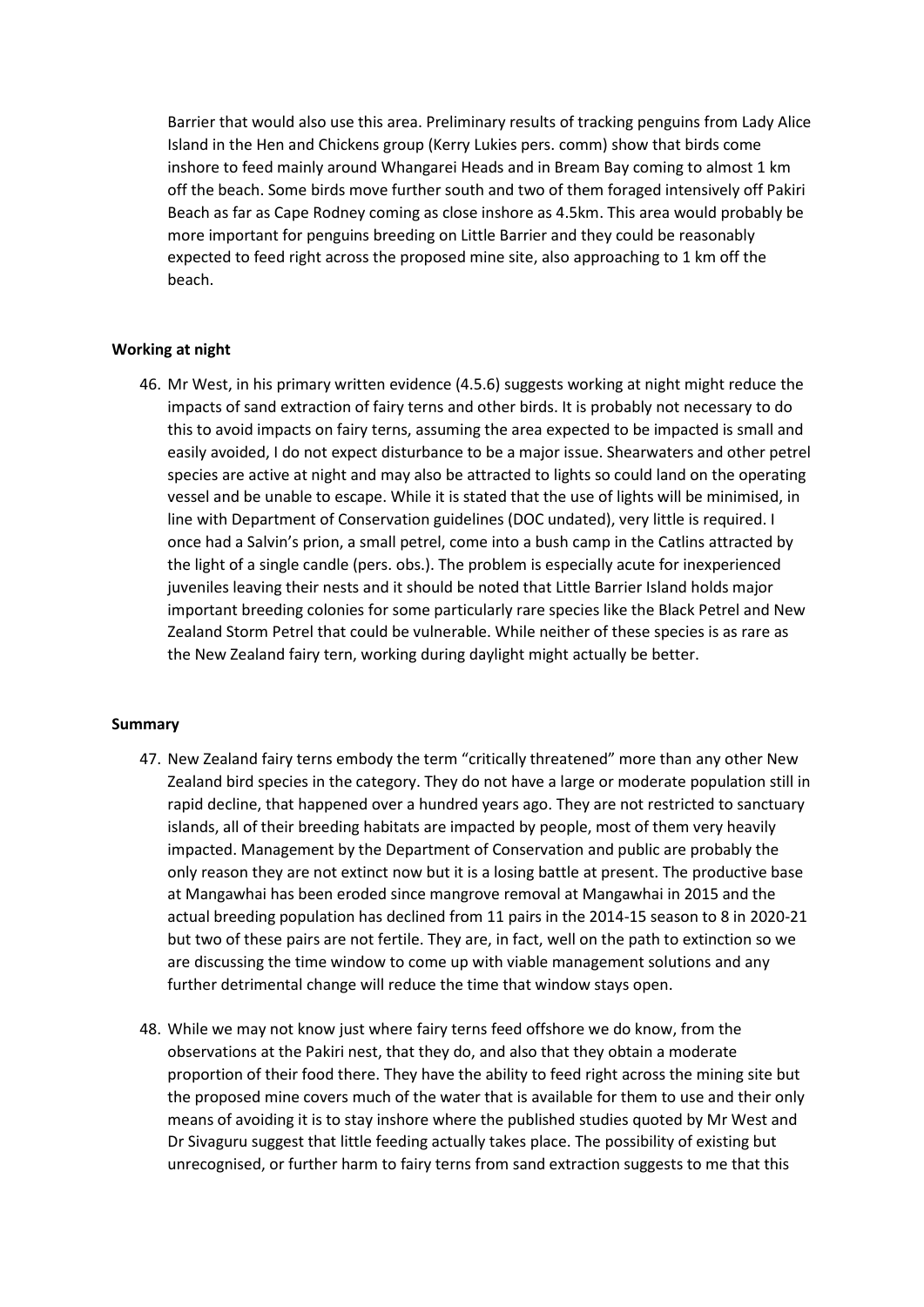mining site may be situated in the worst possible place in Auckland from an indigenous biodiversity perspective adding risk to the animal species most likely one to become extinct in the near future. To proceed with granting this resource consent without making any realistic attempt to assess the potential effects of the sand extraction on fairy terns, and also the other "threatened" and "at risk" bird species present, does not make sense.

- 49. The Auckland Unitary Plan actually has good provisions for biodiversity recognising previous losses to development and having objectives and policies designed to prevent further losses, also taking an evidence-based approach and allowing for uncertainty with a precautionary approach, amongst other things. This should work well for the New Zealand fairy tern. Some provision has already been made with Pakiri Beach identified as an SEA-M2 and the mouths of the Pakiri River, Poutawa Stream and Te Arai Stream all designated as SEA-M1. I presume the concentration of nesting sea and shore birds near the stream mouths is the main reason for this difference. It includes both terrestrial and marine areas but the only marine species specifically mentioned is the New Zealand fairy tern so I presume the offshore extension is specifically intended to benefit them.
- 50. The knowledge quoted in the description of these SEAs is now old and needs updating as Te Arai Stream mouth is recognised only as a potential breeding site for New Zealand fairy terns while it has been an actual breeding site since 2015. This also means that the alarming decline in productivity and the falling number of breeding pairs since 2015 has also not been known so the true gravity of their current situation has not been taken into account. One of the biodiversity policies (B7.2.2 (3)) is to identify coastal marine areas that fit certain criteria as SEAs and I suggest that it now appropriate to do this for the areas abutting the already designated SEAs at Pakiri Beach and to reconsider the SEAs themselves. To begin with the ranking along the beach should be lifted to SEA-M1 because I find it hard to see anything involving New Zealand fairy terns as robust at present. From the evidence I have presented I think the seaward extent of this SEA needs to be re-visited to see if it is fit for purpose and actually covers the area necessary for fairy terns to survive.
- 51. In his primary written evidence (4.62) Mr West states that "while there is potential for deleterious effects to occur, the likelihood of this happening is so extremely low that it cannot meaningfully be taken into account." For New Zealand fairy terns, the consequences of any further adverse effects are likely to be severe so they are an example in point. Regardless of the probability, risk of severe consequences always requires management no matter what the probability is because the potential consequences are always high. The precautionary approach is an appropriate option here but the addendum to the s42A report suggests that a precautionary approach is not required. The name "precautionary principle" suggests that steps should be taken to reduce the risk of adverse effects occurring before they happen and I think this is entirely appropriate here. Monitoring of fairy terns while the dredging activity is taking place is something different, a cautious approach perhaps but surely not a precaution as adverse effects will not be recognised until they are happening or have already happened. This is not appropriate.
- 52. The little effort taken to properly assess "threatened" and "at risk" bird species in this resource consent application does not sit well with the stated objectives and policies for indigenous biodiversity in the Auckland Unitary Plan but the plan is also quite enabling for the mining of the building materials that are regarded as essential for growth of the city so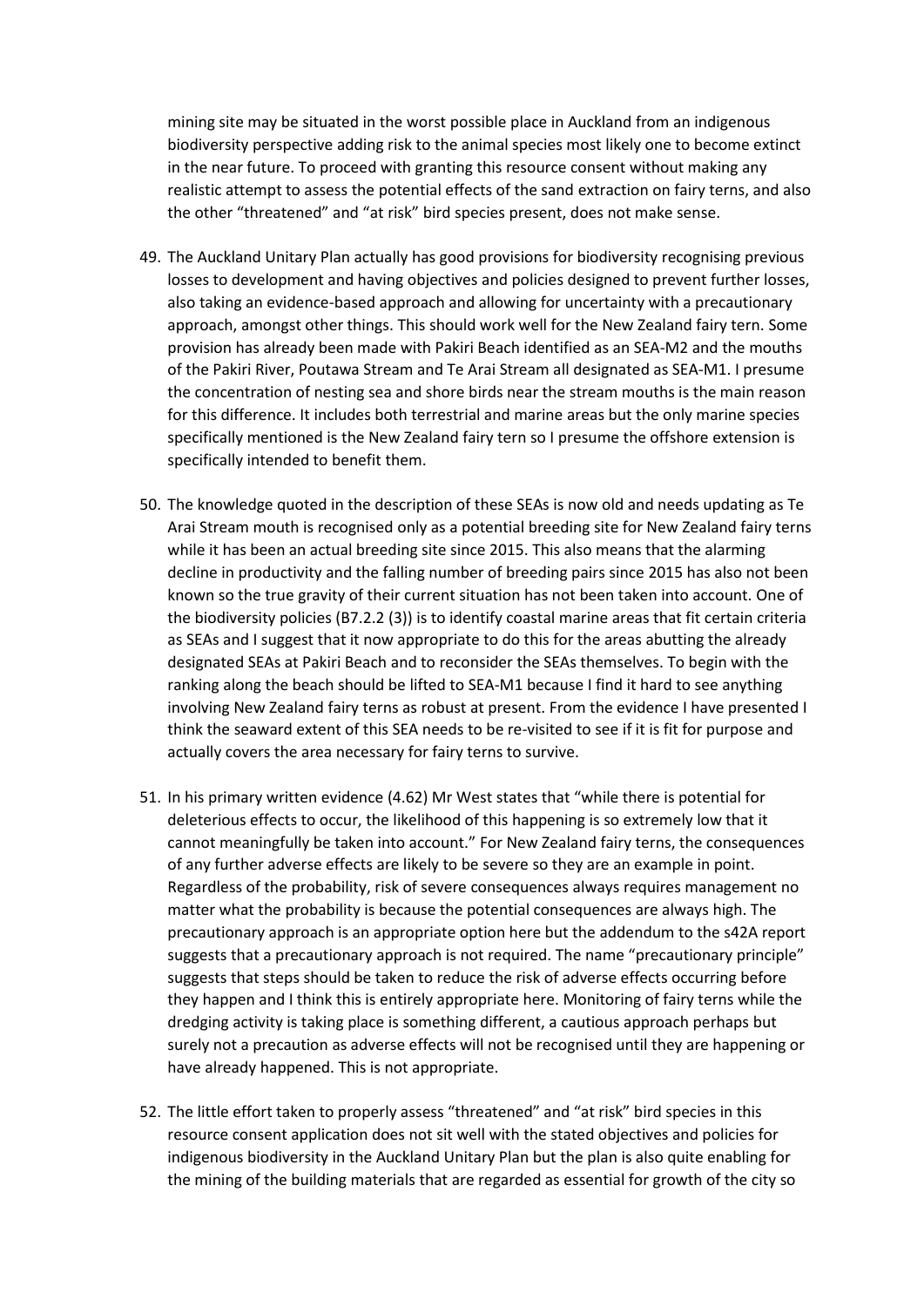there is clearly potential for conflict here. It should not arise because it is clear that important biodiversity values should take precedence (Auckland Regional Policy Statement, policy B7.6.2(4)). With a sand mining consent on the table pushing right up to the edge of the SEA I would expect some requirement to consider whether or not the border is well placed because the birds could cross that border and there could be adverse effects from the dredging that could flow from the mining site into the SEA. Any adverse effects will fall on the breeding colonies on Mangawhai sand spit, on the sanctuary islands in the Hauraki Gulf such as Little Barrier and perhaps elsewhere too.

53. In conclusion I think that sand mining along the Pakiri coast may or may not be detrimental to some "threatened" and "at risk" bird species. The main source of my frustration is that although it is important to have this information, no useful attempt has been made to gather it. The problem is particularly acute for the New Zealand fairy tern but there are other species present that are also worthy of concern. When this information becomes available, we can have some idea of what the real issues are and whether, or not, they can be avoided, remedied or mitigated.

## **References**

Baker, A.N. 1971. Food and feeding of Kahawai (Teleostei: Arripididae). *New Zealand Journal of Marine and Freshwater Research 5*:291-299.

Barlow, M. 1995. Habitats and factors affecting breeding success at eleven Caspian Tern (*Sterna caspia*) colonies in New Zealand. *Notornis 42*:138-139.

Cavallo, C.; Chiaradia, A.; Deagle, B.E.; Hays, G.C.,; Jarman, S.; McInnes, J.C.; Roptert-Coudert, Y.; Sánchez, S. 2020. Quantifying prey availability using the foraging plasticity of a marine predator, the little penguin. Functional Ecology 34:1626–1639.

Chiaradia, A.; Forero, M.G.; Hobson, K.A.; Cullen, J.M. 2010. Changes in diet and trophic position of a top predator after a mass mortality of a key prey. ICES Journal of Marine Science:67:1710-1720.

Chiaradia, A.; Ropert-Coudert, Y.; Kato, A.; Mattern, T.; Yorke, J. 2007. Diving behaviour of Little Penguins from four colonies across their whole distribution range: bathymetry affecting diving effort and fledging success. *Marine Biology 151*:1535-1542.

Crockett, D.E.; Kearns, M.P. 1975. Northern little blue penguin mortality in Northland. Notornis 22:69-72

Crossland, J. 1981. Fish eggs and larvae of the Hauraki Gulf, New Zealand. Fisheries Research Bulletin No. 23, New Zealand Ministry of Agriculture and Fisheries, Wellington.

DOC 2021. Kororā / little blue penguin factsheet: Penguin deaths over the summer: how much is normal? Department of Conservation Conservation, Wellington, New Zealand.

DOC undated. Seabirds landing on ships advice sheet. https://www.doc.govt.nz/contentassets/6d5226329ba841bb92ad4b73d35baa28/seabirds-oncruise-ships-advice-sheet.pdf